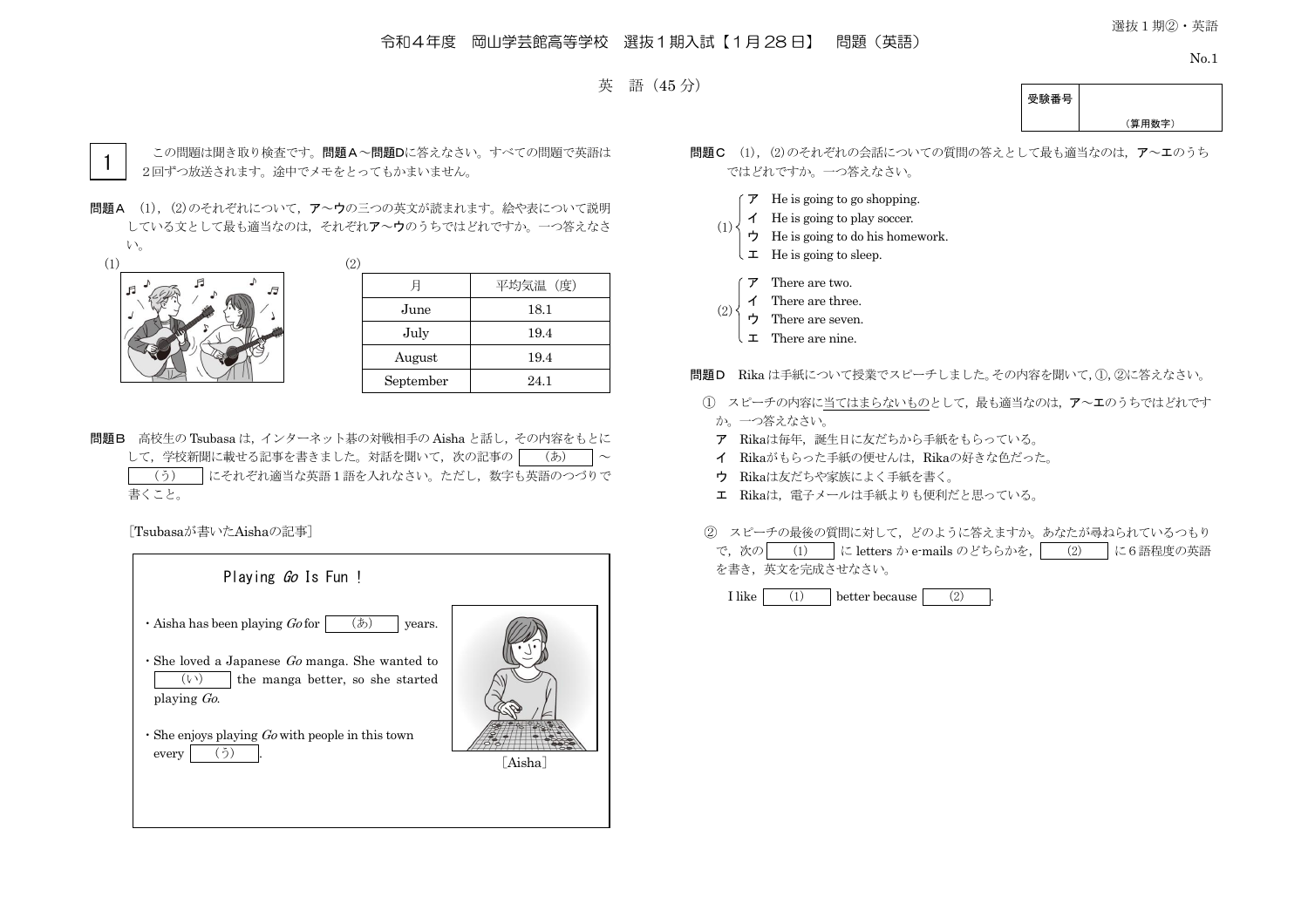(算用数字)

受験番号

2

Taku と友人の Deepa が、プログラミング (programming) 講座のちらし (leaflet) を見ながら会話をしています。次の英文は,講座のちらしと会話の一部です。① ~ ⑤ に答えなさい。

#### 講座のちらし



From January next year, we are going to hold programming lessons for junior high school and high school students at the culture center. In these lessons, each student will make one game in three months. Ms. Kawano, a game producer, and Mr. Nishimura, a professor of VR, will teach you.

If you want to learn more about programming, please join us !

Date and Time : January 8th  $(Sat)$  — March 26th  $(Sat)$ 

Every Saturday from 3:00 pm to 4:30 pm Place : Computer Room, 3rd floor of the culture center Fee : 12,000 yen

\* You don't have to bring your own computer.

\* For more information : http://youth-center.co.jp/lesson/game01.html

#### Taku : Deepa, do you enjoy the programming class at school?

Deepa : Yes, but I sometimes think, "I want to learn more." Actually, there was a programming course at school in my country. I've  $(v)$  learned many of the things our teacher told us in class.

- Taku : Oh, I see. For me, the class is very  $(5)$  because I can learn something new. So, I want to learn more about it, too. Deepa, look at this leaflet. There will be programming lessons next year. How about  $\alpha$  take it with me?
- Deepa : Sounds good ! Do you know this person, Ms. Kawano ? Is she famous ?
- Taku : Of course I know her. She is one of the most famous game producers in Japan. A lot of people enjoy playing her games on the Internet. She is also the producer of my favorite video game.
- Deepa : Oh, she is great. The other teacher, Mr. Nishimura, is a university professor. Such wonderful people will teach us. That's amazing ! I really want to take these lessons. By the way, do you know  $|\cdot\rangle$  (お)  $|\cdot\rangle$  I don't know it.
- Taku  $\therefore$  It's near the city pool. It is a tall, white building. There is no parking space for bikes there, so we should go by bus. It takes about 15 minutes by bus from the station.
- Deepa : OK. I hope we can go together.

# 〔注〕

| producer 制作者                 | professor 教授 |  | VR 仮想現実 |
|------------------------------|--------------|--|---------|
| parking spaces for bikes 駐輪場 |              |  |         |

① 講座のちらしとして, | (あ) |に入れるのに最も適当なのは, ア~エのうちではどれ ですか。一つ答えなさい。 ア Write イ Do ウ Create エ Play ② │ (い) │,│ (う) │に入れる英語の組み合わせとして最も適当なのは, ア~エ のうちではどれですか。一つ答えなさい。

|  | $\mathcal{F}$ ( <i>v</i> ) already | $(5)$ exciting |
|--|------------------------------------|----------------|
|  | $\checkmark$ ((i) never            | $(5)$ exciting |
|  | ウ (い) already                      | $(5)$ strange  |
|  | $\mathbf{\Sigma}$ ( $\vee$ ) never | $(5)$ strange  |

- 下線部(え)の単語を、最も適当な形に変えて書きなさい。
- ④ あなたが Deepa になったつもりで, (お) に4語以上の英語を書きなさい。
- ⑤ ちらしと会話から読み取れる内容として最も適当なのは,ア~エのうちではどれですか。一 つ答えなさい。

#### $\triangledown$  These programming lessons will be held for four months from January.

- イ To take this programming lesson, Taku will buy his own computer.
- ウ Mr. Nishimura is a famous game producer, and he studies VR at university.
- $\mathcal{I}$  You can go to the culture center by bus from the station.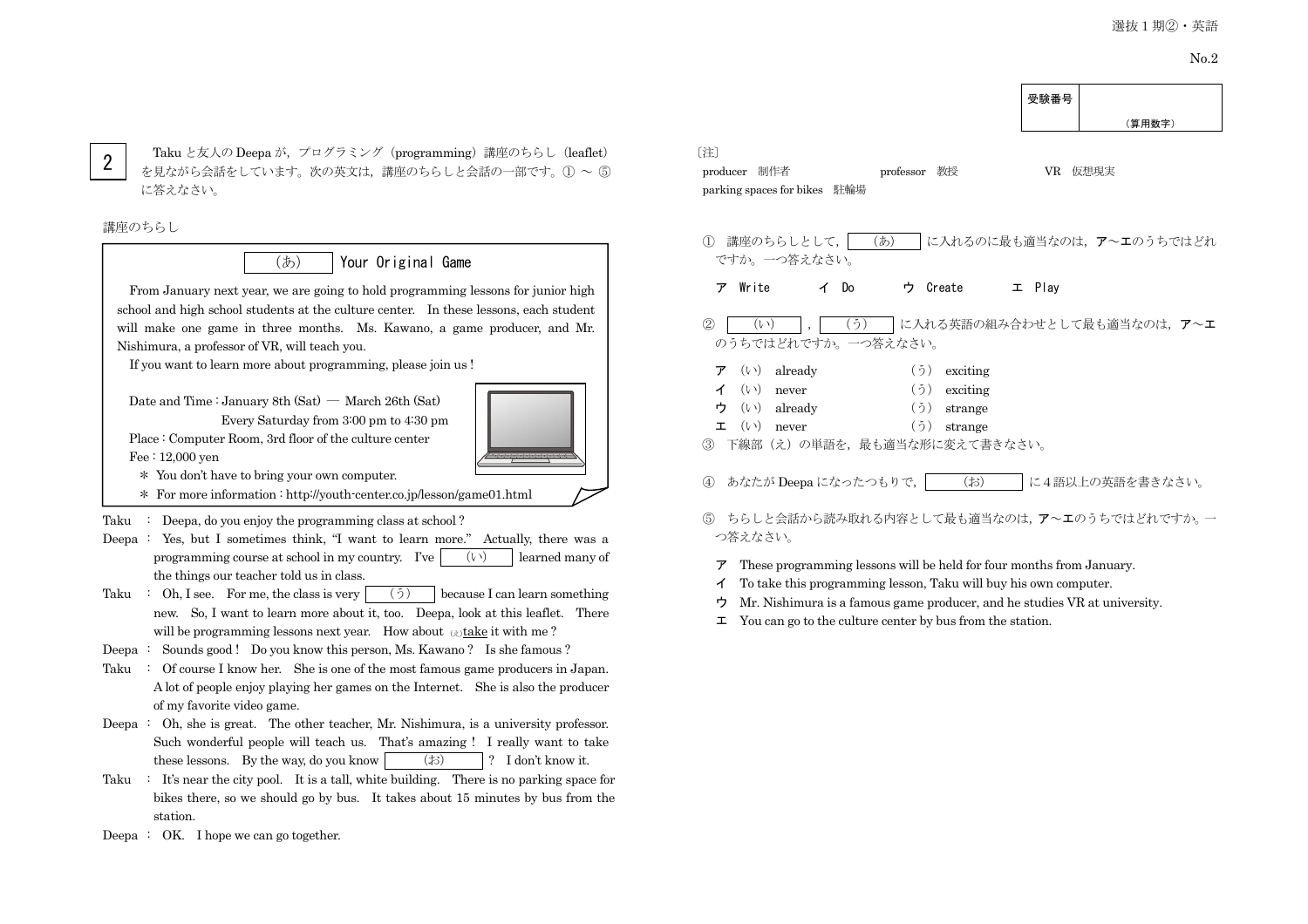3

小学生の Mike と彼の担任の先生である Ms. Kishi が、夏休み前に配られた登校日の案内 (handout)を見ています。右のページの(1)~(8)はそのときの二人の会話です。会話の内 容に合うように, 書き出しに続けて, 40 0 に4語以上の, 40 に3 語以上の英語を書き、会話の英文を完成させなさい。なお、会話は(1)~(8)の順に行われて います。

案内の一部



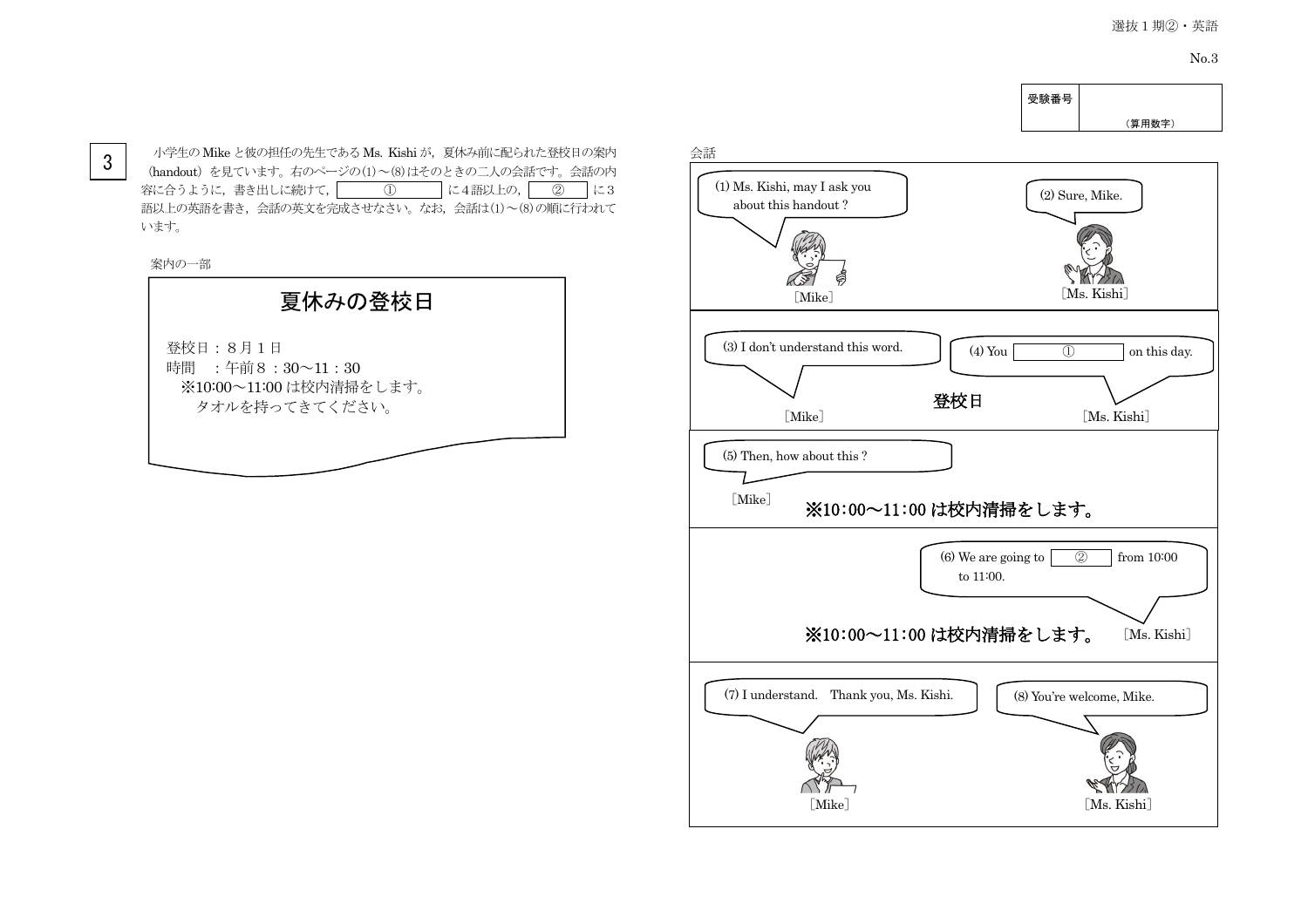(算用数字)

受験番号

4

Brown 先生の英語の授業で,中学生の Maho, Jim, Emma の3人は制服について発 表しました。次の英文は,3人の発表と,それを聞いて Daichi が書いたノートの一部で す。① ~ ⑤ に答えなさい。

#### ■ 発表

- Mr. Brown : This year, there was a  $(\phi)$  in the school rule about uniforms. Both boys and girls can now wear pants style school uniforms. What do you think about this ? And do you think you need a uniform ? Let's start with Maho.
- Maho : I'm happy that I can wear pants. I come to school by bike, and riding a bike in a skirt is sometimes dangerous. I wanted to wear pants like boys. Also, I feel warmer in pants than in a skirt in winter. About school uniforms, I think it's better to have them. If I don't have a uniform, I need a lot of other clothes to wear at school each day. I have to think about what to wear every morning.
- Mr. Brown : Thank you, Maho. I have heard that skirts sometimes get tangled up in a bike's wheels and that they are not good for going to school by bike. Next, please share your opinion, Jim.
- Jim : I didn't think much about girls' uniforms. However, when I listened to Maho's opinion, I thought the  $(\phi)$  of the school uniforms was good for girls. I hope they can ride a bike safely. About school uniforms, I don't think we need them.  $\langle \psi \rangle$ I have two reasons. I bought a uniform twice in the last two years because I've been getting taller. I wore the old ones for only six months each. School uniforms are expensive, so I feel sorry to ask my mother to buy a new one. Also, it's difficult to wash school uniforms at home. I want to wear clothes that I can wash easily.
- Mr. Brown : I see. Jim's opinion is interesting. Now, let's listen to Emma.
- Emma : I understand Maho's opinion, but I like to wear skirts. The pants of our school uniform are not cool for me. So I wear the skirts of our school uniform. (う) We can choose pants or skirts. I think that is the most important. Everyone should be able to choose their favorite clothes. So, I don't think we need uniforms. Everyone doesn't have to wear the same clothes. If we think the color of the school uniform doesn't suit us, we should be able to choose a  $(\lambda)$  color.
- Mr. Brown : I understand Emma's feelings. We feel good when we wear our favorite clothes. It is important for you to choose the clothes you wear. I hear the students hoped to change the school rule about the uniform and talked with the teachers many times. Please remember that it's so important to have your own opinions and share them with others.

〔注〕

skirt スカート tangle up 巻き込む suit 似合う

■ Daichi のノートの一部

|                                                  |                                                                 |                                                    | 理由                                                                                                                                              |              |                                       | 発表者    |
|--------------------------------------------------|-----------------------------------------------------------------|----------------------------------------------------|-------------------------------------------------------------------------------------------------------------------------------------------------|--------------|---------------------------------------|--------|
| agree                                            | • Wearing a skirt is sometimes dangerous when she rides a bike. |                                                    |                                                                                                                                                 |              |                                       | Maho   |
|                                                  |                                                                 | $\cdot$ She feels<br>(t5)<br>in a skirt in winter. |                                                                                                                                                 |              |                                       |        |
| agree                                            |                                                                 |                                                    | · He wants girls to ride a bike in a                                                                                                            | $(\nexists)$ | way.                                  | Jim    |
| not agree                                        | $\cdot$ She likes skirts.                                       |                                                    |                                                                                                                                                 |              |                                       | Emma   |
|                                                  |                                                                 |                                                    | · She doesn't like the school uniform pants.                                                                                                    |              |                                       |        |
| ・感想                                              |                                                                 |                                                    |                                                                                                                                                 |              |                                       |        |
|                                                  |                                                                 |                                                    | I agree with Emma's opinion. I want to wear my favorite clothes at school.                                                                      |              |                                       | (き)    |
|                                                  |                                                                 |                                                    |                                                                                                                                                 |              |                                       |        |
| (あ)<br>(1)                                       |                                                                 |                                                    |                                                                                                                                                 |              | に共通して入れるのに最も適当な英語1語を、本文中から抜き出して書きなさい。 |        |
| (2)                                              | 下線部 (い) の具体的な理由を説明する次の文の                                        |                                                    |                                                                                                                                                 | (1)          | (2)                                   | にそれぞれ適 |
| 当な日本語を入れなさい。                                     |                                                                 |                                                    |                                                                                                                                                 |              |                                       |        |
|                                                  |                                                                 |                                                    | • 体の成長に合わせて買い換える必要があるが、制服は                                                                                                                      |              | (1)<br>から。                            |        |
| ・制服は, 家では                                        | (2)   から。                                                       |                                                    |                                                                                                                                                 |              |                                       |        |
|                                                  |                                                                 |                                                    |                                                                                                                                                 |              |                                       |        |
| $\circled{3}$<br>(5)                             |                                                                 |                                                    |                                                                                                                                                 |              | に次の三つの英文を入れるとき、本文の流れが最も適当になるようにア~ウ    |        |
| を並べ替えなさい。                                        |                                                                 |                                                    |                                                                                                                                                 |              |                                       |        |
| ァ                                                | Other students want to wear a skirt like me.                    |                                                    |                                                                                                                                                 |              |                                       |        |
| イ                                                |                                                                 |                                                    | If they can choose which uniform to wear, everyone is happy.                                                                                    |              |                                       |        |
|                                                  |                                                                 |                                                    |                                                                                                                                                 |              |                                       |        |
| ゥ<br>Some students want to wear pants like Maho. |                                                                 |                                                    |                                                                                                                                                 |              |                                       |        |
| $\circled{4}$<br>$(\dot{z})$                     | (か)                                                             |                                                    |                                                                                                                                                 |              | に入れる英語の組み合わせとして最も適当なのは、ア~エのうちで        |        |
| はどれですか。一つ答えなさい。                                  |                                                                 |                                                    |                                                                                                                                                 |              |                                       |        |
| $(\dot{z})$<br>ア                                 | beautiful                                                       | (3)                                                | warmer                                                                                                                                          | $(\nexists)$ | safe                                  |        |
| $(\dot{z})$<br>イ                                 | beautiful                                                       | (3)                                                | colder                                                                                                                                          | $(\nexists)$ | easy                                  |        |
| (え)<br>ゥ                                         | different                                                       | $(\ddot{\delta})$                                  | warmer                                                                                                                                          | $(\nexists)$ | easy                                  |        |
| $(\dot{z})$<br>ᆂ                                 | different                                                       | $(\ddot{\delta})$                                  | colder                                                                                                                                          | $(\nexists)$ | safe                                  |        |
|                                                  |                                                                 |                                                    |                                                                                                                                                 |              |                                       |        |
| $\circledS$<br>(き)                               |                                                                 |                                                    |                                                                                                                                                 |              | に入れるのに最も適当なのは、ア~エのうちではどれですか。一つ答えなさい。  |        |
| ア<br>イ                                           |                                                                 |                                                    | I don't understand why many of the girls want to wear pants in winter.<br>I hope we will be able to decide what we wear at school by ourselves. |              |                                       |        |

 $\mathcal{I}$  There are some school rules that are different between boys and girls.